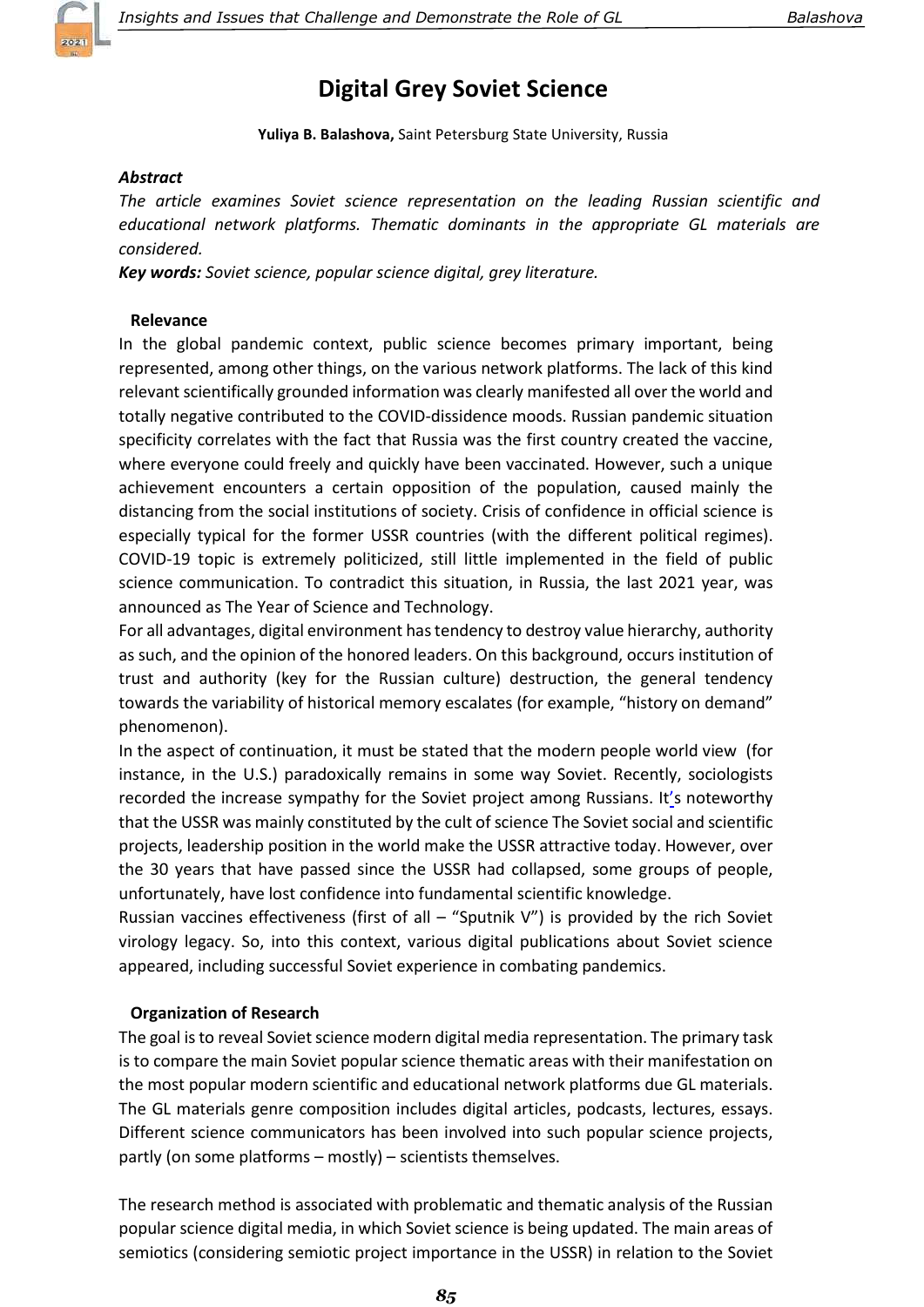

science media representation are observed. Syntactic aspect of the media representation includes Soviet science organization; semantic aspect relates to the Soviet science symbolic potentional; progmatic aspest connects to the socio-political agenda.

Popular science and educational network platforms: PostScience (PostNauka), Arzamas, Diletant.media – created in Russia as independent media, not based on the Western franchise, were selected as the sources.

Historical digital archives importance repeatedly indicated in the modern scientific literature (4).

### **Discussion**

As we know, science claims to create a matrix of the 20<sup>th</sup> century human consciousness. The Soviet regime considered one of the priority tasks to develop people's scientific world outlook. The Soviet scientific project turned out to be extremely successful, among other things, due to the comprehensive and deep science mediatization. Since the USSR formation, the mission was to raise Soviet people mind to the scientific. This task was successfully solved; in the late Soviet period of the 1970s and 1980s, the level of scientific thinking among the population was extremely high. An integral system of science mediatization has developed in the USSR. All possible communication channels were included into the process of the Soviet science mediatization (5). First of all, there were such institutions of society, as education, enlightenment, and media. Soviet scientists were obliged to engage in scientific popularization, this was considered their public duty. Academicians have written articles for the press, provided public lectures. A number of famous scientists were at the same time the most prominent knowledge popularizers (like the physicist Sergei Kapitsa). Science become a part of mass culture and everyday life of the Soviet people.

#### Syntactic aspect of the media representation.

In the USSR, an effective science policy has been formed. Thanks to this strategy, subcultural niches appeared, represented "state within a state", alternative to the dominant ideology. The academy could contradict the authorities. The unique environment of research institutes and "science cities" was created. The modern actionist and scandalous art project "Dau", named after the Russian physicist Leo Landau, successfully held in Europe, also reconstructed this unique matrix with its own methods. So, to form his own school of physics, Landau invented the author's exam, the "theoretical minimum". For example, he took the "Physical Review" and marked an article for his student to analyze. The articles were from absolutely different areas of physics, and it was necessary to prepare in a week (see: "Landau was the only encyclopedist for the entire time of science development", 6).

The Soviet science structure and organization has been deployed in sufficient detail on the modern network platforms. Basically, this is about the Academy of Sciences, nuclear and space projects, mainly in the aspect of relationship between the scientific environment and the government. A number of materials are related to the anniversary of the creator of the hydrogen bomb and human rights activist Andrei Sakharov.

#### Semantic aspect of the media representation.

Soviet science was called to replace the repressed religion in the public consciousness. During the Soviet era, scientist itself was a cult person, and the space (cosmos) was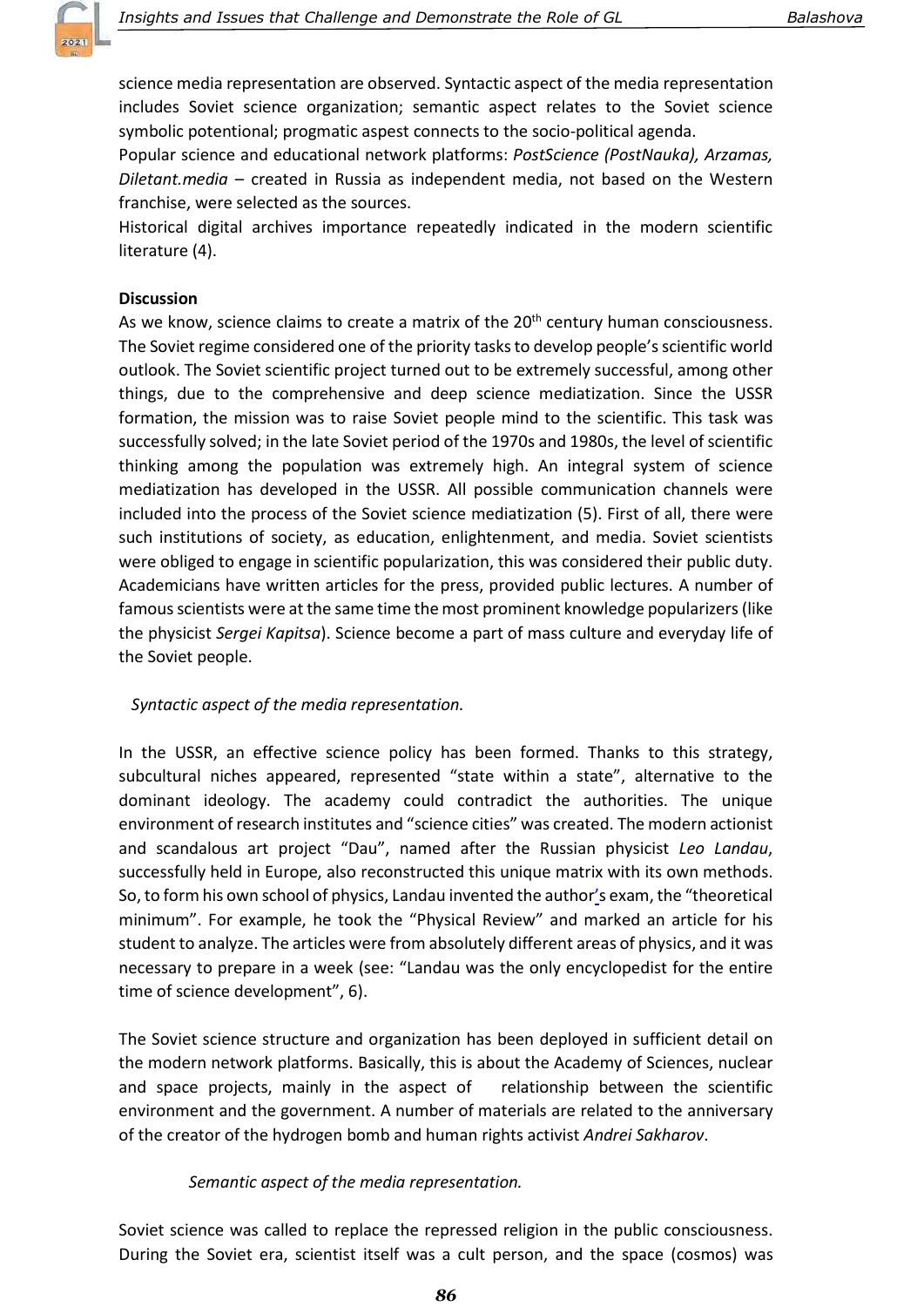

something like new religion. Science popularization was interpreted as a scientist's social duty (at the same time, certain standards of popularization were formed), and the status of scientific knowledge was cultivated as elite and closeness (closed to the uninitiated) at the same time.

The Soviet media propaganda entire system (newspapers, radio, TV) constantly broadcasted thesis about priority position of science into the Soviet society. The role of science in the modern Russia, unfortunately, cannot be even compared with the Soviet era, although efforts have been made to fix the situation. The first human flight into the space still interpreted as one of the main factors in uniting the nation. Anniversary of the first human to fly to space is widely represented, and Yuri Gagarin himself becomes a media celebrity.

The popularization of knowledge was carried out through the press: there was a science heading in almost in each edition (newspaper, magazine). In the 1960s – the first half of the 1980s, the iconic brand of Soviet popular science journalism, the magazine with millions of circulations, "Science and Life", has been extremely popular among the Soviet intelligentsia.

The surviving Soviet popular science magazines have lost their influence, and their history mostly hadn't represented by the digital popular science (one of the notable exception: "Novelties of inventions in the magazine 'Science and Life', 1893", 2), but dissertations about them have being written from time to time.

The symbolic status of science was ensured by cinema (movies) and fiction. Initially, in the early 1930s, the Soviet communist party leaderships formed an order for the science coverage by fiction (literature). The scientific agenda became organic very quickly to the Soviet literature and art. Avant-garde art corresponded to the avant-garde science, searching immortality for the political elite, rejuvenation experiments, the abolition of the sexes, and so on.

Science as metatext associated also with the popular culture, the most in demand within modern digital popular science.

## Pragmatic aspect of the media representation.

Science was almost the only single legal channel for avoiding state ideology. It is really noteworthy that Khrushchev's "thaw", began with the popular science literature. Sci-Fi provided social engineering. There was a real cult of Ivan Efremov's novel, named "Andromeda Nebula", the exploration of the galaxy has been closely connected with the planetary communist society idea. At this time, against the background of de-Stalinization, a return was made to the ideas of the theorists of the socialist state (Lenin, Trotsky), who called for the world communism. The construction of world communism was transferred to the open space, or the ocean depth. The unity with movies and literature (fiction) is especially important in the science mediatization process. Famous Andrei Tarkovsky movie "Stalker" was based on brothers Strugatsky novel, as "Solaris" based on the novel of the same name by the Polish science fiction writer and futurist Stanisław Lem. Brothers Strugatsky are some of the most frequently mentioned characters on the digital platforms (see: "Revived wolds of Strugatsky brothers", 3).